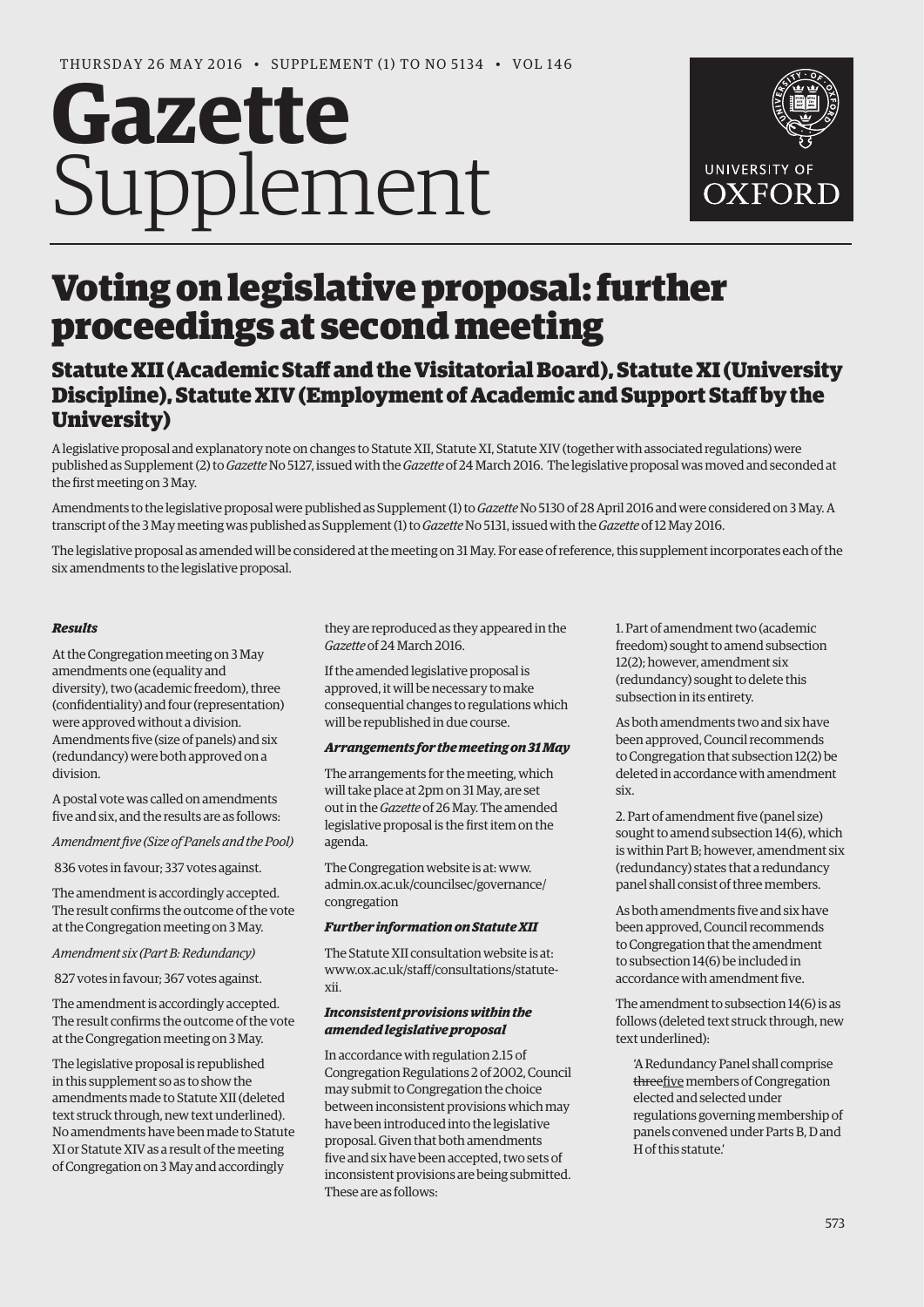The amendments to the legislative proposal published in this supplement adopt the recommendations set out above.

At the beginning of the meeting, the Vice-Chancellor will submit these recommendations to Congregation for approval.

*WHEREAS it is expedient to repeal and replace Statute XII concerning Academic Staff and the Visitatorial Board and amend Statute XI concerning University Discipline and Statute XIV concerning the employment of academic and support staff by the University, NOW* THE UNIVERSITY OF OXFORD*, in exercise of the powers in that behalf conferred upon it by the Universities of Oxford and Cambridge Act, 1923, and of all other powers enabling it,* ENACTS *(Statute XII being subject to the approval of Her Majesty in Council)* AS FOLLOWS.

**1** Repeal existing Statute XII concerning Academic Staff and the Visitatorial Board and substitute with new Statute XII as follows:

#### '**Statute XII**

#### **Part A: Construction, Application, and Interpretation**

1. This statute and any regulation made under this statute shall be construed in every case to give effect to the following guiding principles, that is to say:

(1) to ensure that members of the academic staff have freedom within the law to question and test received wisdom and to put forward new ideas and controversial or unpopular opinions, including their opinions about the University, without institutional censorship and without placing themselves in jeopardy of losing their jobs or privileges, and as further provided for in section 4 below;

(2) to enable the University to provide education, promote learning, and engage in research efficiently and economically; and

(3) to apply the principles of justice and fairness.; and

(4) to promote equality and diversity among all the University's staff.

2. No provision in this statute shall enable any member of the academic staff to be dismissed unless the reason for the dismissal may in the circumstances (including the size and administrative resources of the University) reasonably be treated as a sufficient reason for dismissal.

3. (1) This statute shall apply:

(*a*) to professors, readers, and associate professors or lecturers;

(*b*) to any employee of the University who is a member of the Universities Superannuation Scheme or who would be a member if he or she had not been exempted under the provisions of Statute XIV; and

(*c*) to the Vice-Chancellor to the extent and in the manner set out in Part G.

(2) In this statute any reference to "a member of the academic staff" is a reference to a person to whom this statute applies.

#### 4. Statement of Freedoms

(1) All members of the academic staff, in accordance with the UNESCO 1997 Recommendation concerning academic freedom, shall have all the freedoms listed below which comprise "academic freedom" for the purposes of this statute and are accorded protection in Parts C and D through the Visitatorial Board:

(*a*) all the freedoms of expression set out in section 1 (1) regardless of whether those freedoms are exercised within or outside the context of University employment;

(*b*) the freedom to participate in professional bodies or representative bodies of their choice in accordance with the law and the University's recognition agreements with trade unions in force from time to time; and

(*c*) all employees of the University who are required to engage in academic teaching or research either by their written contracts or by established and agreed practice, shall have particular freedoms pertaining to academic teaching and research in the context of their University employment, namely that, provided that they fulfil their contractual duties and honour any applicable agreements with research funding bodies, they shall be free without fear of any professional or personal reprisal or disadvantage, to:

(i) carry out research on subjects of their choosing, and publish and disseminate the results of that research as they wish and in whatever form they wish without any interference or any suppression;

(ii) conduct teaching in a manner that they consider appropriate according to the standards and norms of the relevant department or faculty.

(2) The University requires that, in all circumstances, members of staff will exercise their right to academic freedom only within the law.

(3)All members of the University must observe University policy concerning behaviour at work and the conduct of their duties.

5. In this statute "dismiss" and "dismissal" mean dismissal of a member of the academic staff from their employment under a contract with the University and shall be construed in accordance with Part X of the Employment Rights Act 1996 as amended or re-enacted from time to time, save that this statute shall not apply to the termination of a contract of employment by the resignation of a member of the academic staff in circumstances in which he or she claims to be entitled to terminate the contract without giving notice by reason of the University's conduct.

6. (1) For the purposes of this statute "good cause" in relation to the dismissal of a member of the academic staff under Part D, being in any case a reason which is related to conduct or to capability or qualifications for performing work of the kind which the member of the academic staff concerned was appointed or employed to do, means:

> (*a*) conviction for an offence which is such as to render the person convicted unfit for the performance of the duties of the employment as a member of the academic staff; or

(*b*) conduct of an immoral, scandalous, or disgraceful nature incompatible with the duties of the employment; or

(*c*) conduct constituting failure or persistent refusal or neglect or inability to perform the duties or comply with the conditions of employment; or

(*d*) physical or mental incapacity.

(2) In this section:

(*a*) "capability", in relation to such a member, means capability assessed by reference to skill, aptitude, health, or any other physical or mental quality; and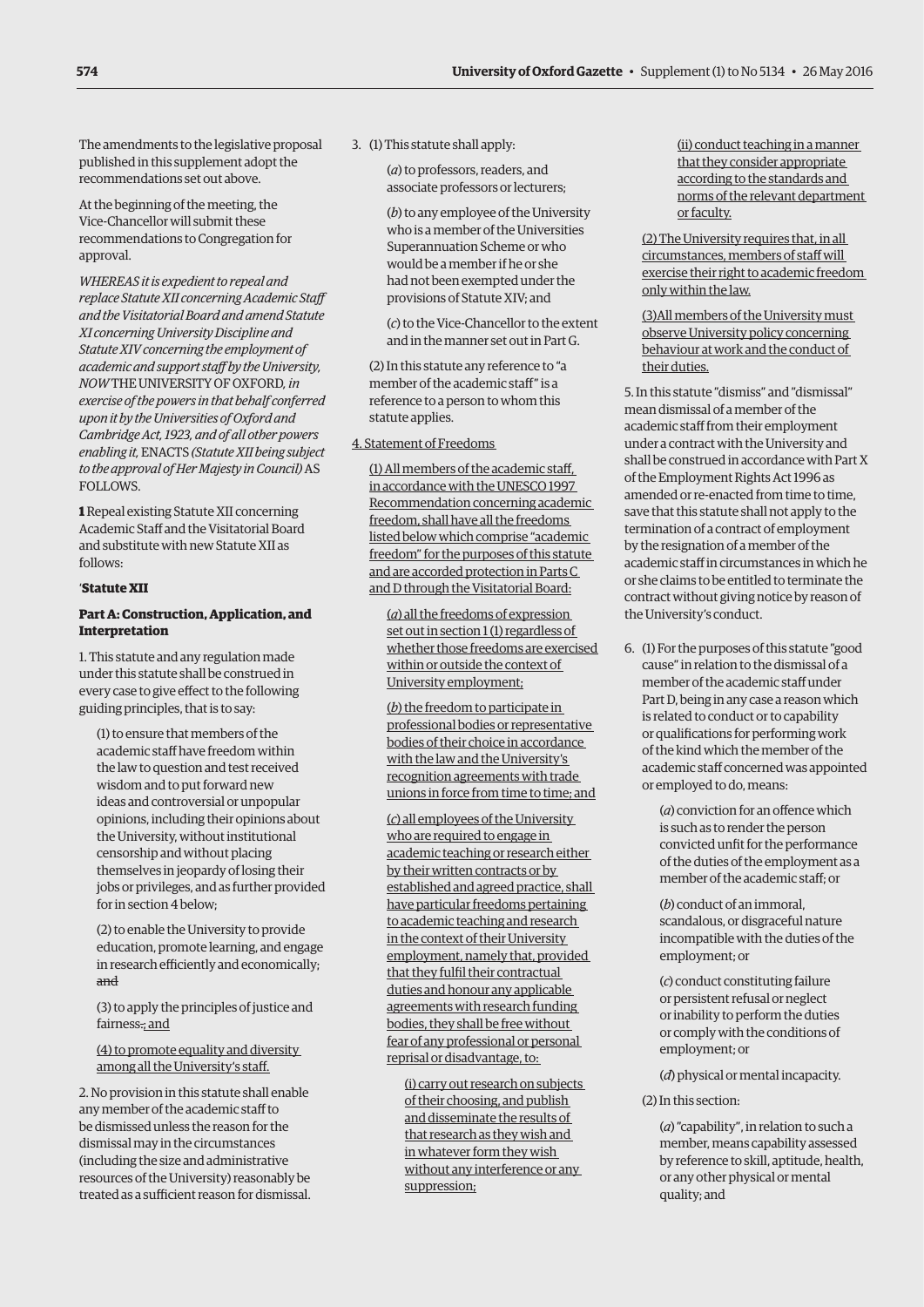(*b*) "qualifications", in relation to such a member, means any degree, diploma or other academic, technical, or professional qualification relevant to the position held by that member.

7. For the purposes of this statute dismissal shall be taken to be a dismissal by reason of redundancy under Part B if it is attributable wholly or mainly to:

(1) the fact that the University has ceased, or intends to cease, to carry on the activity for the purposes of which the person concerned was appointed or employed by the University, or has ceased, or intends to cease, to carry on that activity in the place in which the person concerned worked; or

(2) the fact that the requirements of that activity for members of the academic staff to carry out work of a particular kind, or to carry out work of a particular kind in that place, have ceased or diminished or are expected to cease or diminish.

8. (1) Parts B and D shall not apply to a dismissal by reason of the termination of:

> (*a*) a fixed-term contract of employment upon and by reason of the expiry of such term on its agreed date of expiry;

(*b*) a contract of employment during or at the end of a probationary period or, in the case of academic staff, at the end of an Initial Period of Office by reason of capability; and

(*c*) an office except where that office represents the sole contract of substantive employment with the University.

(2) The procedure for considering and deciding upon dismissal in the circumstances described in sub-section (1) shall be as provided for by the University's personnel procedures as published from time to time.

9. (1) In any case of conflict, the provisions of this statute shall prevail over those of any other of the statutes and over those of the regulations, and the provisions of any regulation made under this statute shall prevail over those of any other regulation.

(2) Nothing in any appointment made, or contract entered into, shall be construed as overriding or excluding any provision made by this statute concerning the dismissal of a member of the academic staff by reason of redundancy or for good cause.

(3) In any case where an officer of the University or any other person is designated to perform any duties or exercise any powers under this statute, and that officer or other person is involved in the matter in question, an alternate may be appointed to act in his or her place under procedures prescribed by regulations made under this statute.

(4) Nothing in any other of the statutes or in any regulation made under them shall authorise or require any officer of the University to sit as a member of any committee, tribunal, or body appointed under this statute or to be present when any such committee, tribunal, or body is meeting to arrive at its decision or for the purpose of discussing any point of procedure.

(5) This statute shall be without prejudice to any power given by the statutes of any college to the governing body of that college to deprive a member of the academic staff who is a fellow of the college of his or her fellowship or of any part of the emoluments which he or she is entitled to receive as fellow for any cause (including redundancy) for which any other fellow of the college would be liable to be so deprived.

(6) In this statute references to lettered Parts and to numbered sections and sub-sections are references to Parts, sections, and sub-sections so lettered or numbered in this statute.

#### **Part B: Redundancy**

10. This Part enables a Redundancy Panel, to be constituted in accordance with regulations governing the membership of panels convened under Parts B, D and H of this Statute, to dismiss any member of the academic staff by reason of redundancy.

11. (1) Nothing in this Part shall prejudice, alter, or affect any rights, powers, or duties of the University or apply in relation to a person unless:

> (*a*) his or her appointment is made, or his or her contract of employment is entered into, on or after 20 November 1987; or

(*b*) he or she is promoted on or after that date.

(2) For the purposes of this section in relation to a person, a reference to an appointment made or a contract entered into on or after 20 November 1987 or to promotion on or after that date shall be construed in accordance with subsections (3) to (6) of section 204 of the Education Reform Act 1988.

12. This Part applies only where a decision has been taken that it is desirable that there should be a reduction in the members of the academic staff

(*a*) of the University as a whole; or

(*b*) of any division, faculty, school, department, or other similar area of the University by way of redundancy.

13. A decision under section 12 shall be referred to a Redundancy Panel selected by lot by the Registrar in accordance with regulations as set out in section 10, to consider proposals for such reductions as may be referred to it from time to time. The appointment of a Redundancy Panel shall require a prior decision of Congregation except in those instances involving employees on open-ended contracts where the need for redundancy arises through the withdrawal of external funding.

14. (1) Where a Divisional Board or equivalent University authority for a department, institution, or body proposes a reduction in the academic staff in a department, institution, or body, the proposal shall first be dealt with under the University's personnel procedures as published from time to time, up to and including consideration of alternatives to compulsory redundancy.

(2) Where following consideration under section 14 (1), it is not considered possible to achieve the proposed reduction in the members of the academic staff without dismissal(s) of such staff, the Divisional Board, or equivalent University authority shall refer a formal proposal for dismissal of members of the academic staff to the Director of Human Resources, in accordance with regulations for the procedure to be followed by a Redundancy Panel.

(3) The Director of Human Resources shall refer a proposal under section 14 (2) to the Registrar who, having sought and obtained the agreement of Congregation as required under section 13, shall appoint a Redundancy Panel according to the provisions of section 10 to consider such proposal in accordance with regulations for the procedure to be followed by a Redundancy Panel.

(4) In cases where a prior decision of Congregation under section 13 is not required, if a Redundancy Panel appointed to consider a particular redundancy proposal forms a majority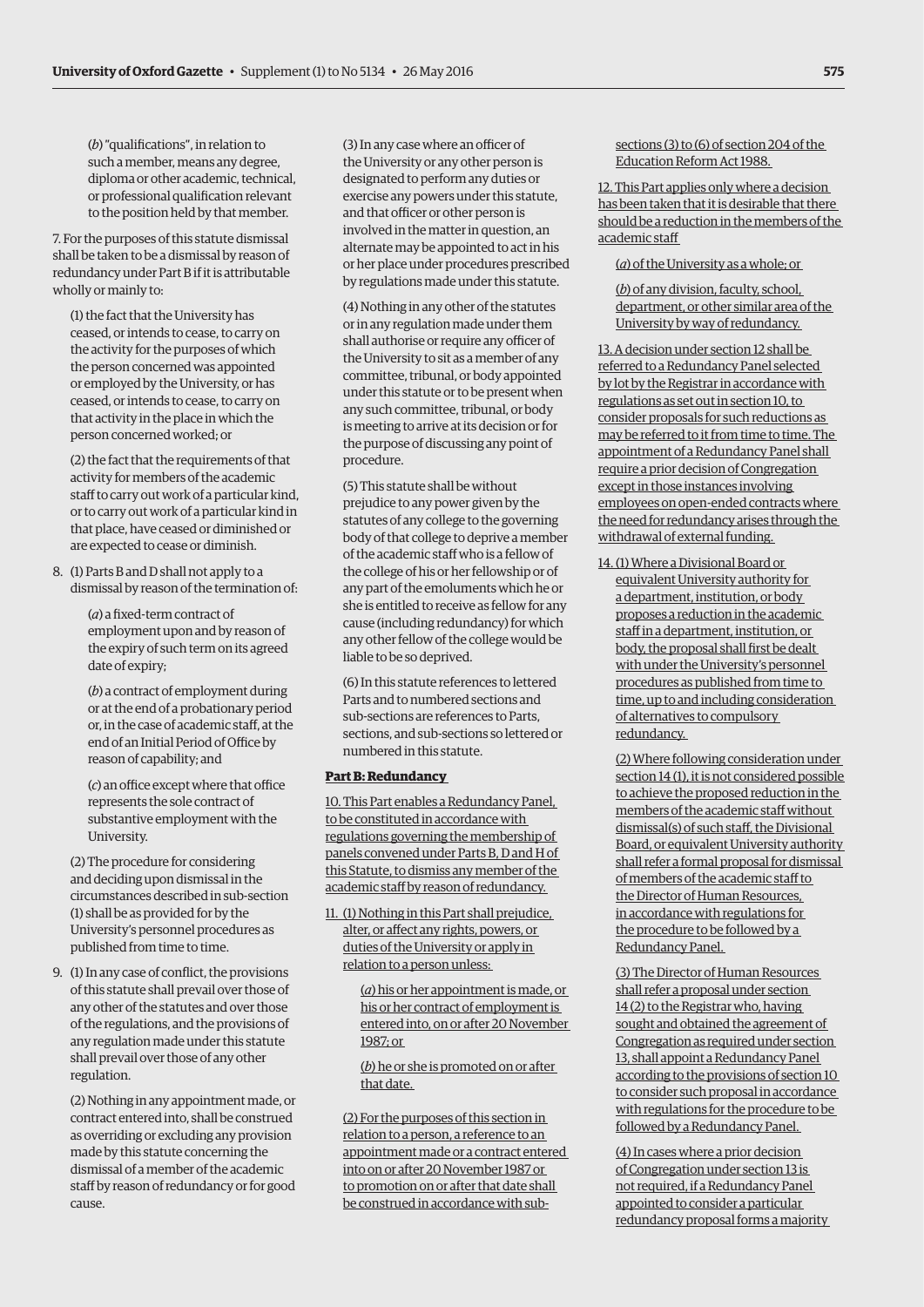view that for any reason it would be inappropriate to proceed without the approval of Congregation, the Panel should advise Council to that effect and await such approval before proceeding further.

(5) A Redundancy Panel appointed under section 14 (3) shall:

(*a*) scrutinise the proposals in accordance with regulations for the procedure to be followed by a Redundancy Panel;

(*b*) select and recommend the requisite members of the academic staff (if any) for dismissal by reason of redundancy; and

(*c*) report its recommendations to the relevant Divisional Board or equivalent University authority.

(6) A Redundancy Panel shall comprise three five members of Congregation elected and selected under regulations governing membership of panels convened under Parts B, D and H of this statute.

15. (1) Where the Redundancy Panel has selected and recommended the dismissal of a member of the academic staff under section 14 (5) (*b*), it may authorise an officer of the University as its delegate to dismiss any member of the academic staff so selected.

(2) Each member of the academic staff selected shall be given separate notice of the selection approved by the Redundancy Panel.

(3) Each separate notice shall sufficiently identify the circumstances which have satisfied the Redundancy Panel that the intended dismissal is reasonable and in particular shall include:

(*a*) a summary of the action taken by the Redundancy Panel and Congregation, under this Part;

(*b*) an account of the selection processes used by the Redundancy Panel;

(*c*) a reference to the rights of the person notified to appeal against the notice and to the time within which any such appeal is to be lodged under Part H; and

(*d*) a statement as to when the intended dismissal is to take effect.'

#### **Part C: Visitatorial Board**

16. The Visitatorial Board shall consist of a chair and four members.

17. (1) The High Steward shall appoint the chair who shall serve for two years and may be reappointed.

(2) The chair shall be a person who is not a member of Congregation and is a barrister or solicitor of at least five years' standing or a person who has judicial experience.

(3) If the chair is for any reason unable to act on any occasion the High Steward or (in his or her absence) the Vice-Chancellor shall appoint a deputy chair to act in the place of the chair for that occasion.

(4) Any deputy chair must possess the same qualifications as those set out in sub-section (2) above.

(5) If a vacancy arises through the chair dying or resigning or becoming a member of Congregation before the completion of his or her period of office the person next appointed shall hold office for the remainder of the period of office of the person replaced.

18. The four other members of the board shall be selected from a panel of twelve persons who shall be members of Congregation required to engage in academic teaching and/or research either by their written contracts of employment or by established and agreed practice and who shall be elected by Congregation under arrangements which shall be prescribed from time to time by Council by regulation.

19. The board shall consider:

(1) any reference made by the Vice-Chancellor:

(*a*) under Part D concerning any person specified in section 3 (1)(*a*) or 3 (1)(*b*); and

(*b*) where the Vice-Chancellor or a Review Panel has decided that there is a reasonable prospect that determination of the reference will or may involve an issue of academic freedom as provided for under Part D; and

(2) any other matter which falls within its jurisdiction as prescribed by statute or regulation from time to time.

20. (1) Sections 31–34 of Part D shall apply to the procedure of the board following a reference made by the Vice-Chancellor under that Part.

(2) The procedure in respect of other matters shall be as prescribed in the relevant statute or regulation.

#### **Part D: Discipline and Dismissal**

21. For members of the academic staff to whom this Part applies:

(1) Minor faults shall be dealt with informally.

(2) Capability or performance issues shall be dealt with in the first instance in accordance with the University's personnel procedures as published from time to time.

(3) Where the matter is more serious but falls short of constituting possible good cause for dismissal, the following procedure shall be used:

(*a*) A member of the academic staff shall be entitled to be accompanied by a colleague in the University or a trade union representative at any meeting that could result in a formal warning being given or confirmed (including on appeal), or some other disciplinary action being taken, when the member has made a reasonable request to be accompanied at such a meeting.

#### *Stage 1 – Oral Warning*

(*b*) If conduct or performance does not meet acceptable standards the member of the academic staff will normally be given a formal oral warning by the head of department (which for the purposes of this statute means the head of the relevant department or other institution of the University or, in the absence of such an entity, the chair of the relevant divisional board or similar University body). The member will be advised of the reason for the warning, that it is the first stage of the disciplinary procedure, and of the right of appeal under this section. A brief note of the oral warning will be kept but it will be spent after twelve months, subject to satisfactory conduct and performance.

#### *Stage 2 – Written Warning*

(*c*) If the misconduct or unsatisfactory performance is serious, or if further misconduct occurs or unsatisfactory performance continues, a written warning will be given to the member of the academic staff by the head of department. This will give details of the complaint, the improvement required, and the time scale. It will warn that a complaint may be made to the Registrar alleging good cause for dismissal if there is no satisfactory improvement and will advise of the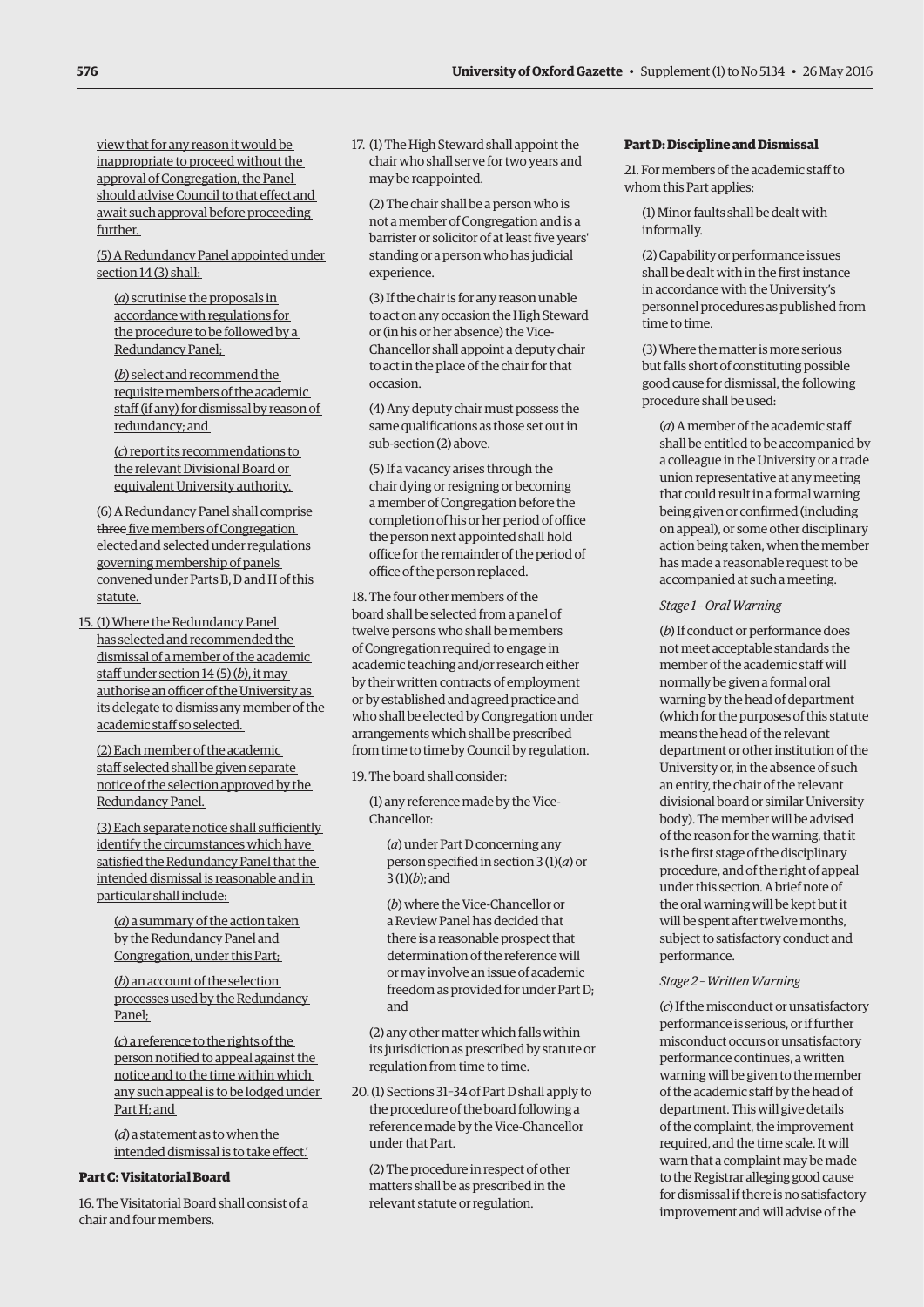right of appeal under this section. A copy of this written warning will be kept by the head of department, but it will be disregarded for disciplinary purposes after two years subject to satisfactory conduct and performance.

#### *Stage 3 – Appeals*

(*d*) A member of the academic staff who wishes to appeal against a disciplinary warning shall inform the Registrar within two weeks. A Pro-Vice-Chancellor shall hear all such appeals and his or her decision shall be final.

22. (1) If there has been no satisfactory improvement following a written warning given under Stage 2 of the procedure in section 21, or in any case where it is alleged that the conduct, capability, or performance of a member of the academic staff may constitute good cause for dismissal, the head of department or other appropriate person may refer a complaint to the Registrar.

(2) Where the good cause for dismissal referred to in sub-section (1) is physical or mental incapacity, this section and the subsequent sections of this Part, and any regulations made under it, shall be read as if the word "complaint" were replaced with the word "application".

23. Any complaint which is referred to the Registrar under section 22 shall include a description of the conduct, capability, or performance which is relied upon and an explanation of why it is alleged to constitute good cause for dismissal.

24. The Registrar shall refer any complaint made under section 22 and in accordance with section 23 to the Vice-Chancellor.

25. (1) To enable the Vice-Chancellor to deal fairly with any complaint referred to him or her under this Part, such investigations or inquiries (if any) shall be instituted as appear to the Vice-Chancellor to be necessary.

(2) If it appears to the Vice-Chancellor that a complaint referred to him or her under this Part relates to conduct or performance which does not meet acceptable standards but for which no written warning has been given under section 21 or which relates to a particular alleged infringement of statutes or regulations for which a standard penalty is normally imposed in the University or within the division, faculty, school, department, or other relevant area, or is trivial or invalid, he or she may dismiss

it summarily, or decide not to proceed further under this Part.

(3) If the Vice-Chancellor does not dispose of a complaint under sub-section (2), he or she shall treat the complaint as disclosing a sufficient reason for proceeding further under this Part and, if he or she sees fit, the Vice-Chancellor may suspend the member on full pay pending a final decision, such power of suspension being exercisable either at this stage or at any time prior to the final decision.

26. Where the Vice-Chancellor proceeds further under this Part:

(1) If it appears to the Vice-Chancellor that there is a reasonable prospect that the determination of the complaint will or may involve an issue of academic freedom, he or she shall write to the member of the academic staff proposing that the complaint be determined by the Visitatorial Board, unless the member of the academic staff concerned decides to have the complaint determined by a Staff Employment Review Panel (to be constituted in accordance with section 35).

(2) If it appears to the Vice-Chancellor that there is no reasonable prospect that the determination of the complaint will or may involve an issue of academic freedom, he or she shall write to the member of the academic staff proposing that the complaint be determined by a Staff Employment Review Panel, and notifying the member of the right to appeal such a proposal to a Review Panel (to be constituted in accordance with section 28).

27. When the Vice-Chancellor sends a written proposal under section 26 he or she shall also send a copy of the complaint, and invite the member of the academic staff concerned to comment in writing within fourteen days on the:

(*a*) matters raised in the complaint; and

(*b*) proposal for determination of the complaint, including whether or not the member considers there to be a reasonable prospect that the determination of the complaint will or may involve an issue of academic freedom.

28. (1) The Vice-Chancellor shall refer any appeal by a member of the academic staff against a proposal that a complaint be determined by the Staff Employment Review Panel to the Registrar who shall

select by lot a Review Panel for that purpose.

(2) A Review Panel shall be comprised of two elected members of Council who are required to engage in academic teaching and/or research either by their written contracts of employment or by established and agreed practice, and who are selected by lot.

(3) The procedure to be followed by the Review Panel shall be as described in regulations made under this section and shall provide that the member of academic staff shall have the right to make representations at an oral hearing and to be accompanied by a colleague in the University or trade union representative.

(4) As soon as reasonably practicable after the oral hearing, the Review Panel shall decide whether or not there is a reasonable prospect that the determination of the complaint will or may involve an issue of academic freedom and shall send its decision in writing to the Vice-Chancellor and to the member of the academic staff concerned. In the event that the Review Panel cannot reach a unanimous decision, it shall uphold the appeal.

(5) The decision of the Review Panel shall be final.

29. (1) Following receipt of the member's comments (if any) under section 27 and any decision of the Review Panel under section 28, the Vice-Chancellor shall consider the matter in the light of all the material then available and may:

(*a*) dismiss the complaint; or

(*b*) refer it for consideration under section 21; or

(*c*) deal with it informally, if it appears to the Vice-Chancellor appropriate to do so and if the member of the academic staff agrees in writing that the matter should be dealt with by the Vice-Chancellor in that way; or

(*d*) refer the complaint for determination by the Visitatorial Board or a Staff Employment Review Panel in accordance with sections 26–28, to determine in each case whether the conduct, capability or performance of the member of the academic staff concerned constitutes good cause for dismissal or otherwise constitutes a serious complaint relating to the member's appointment or employment.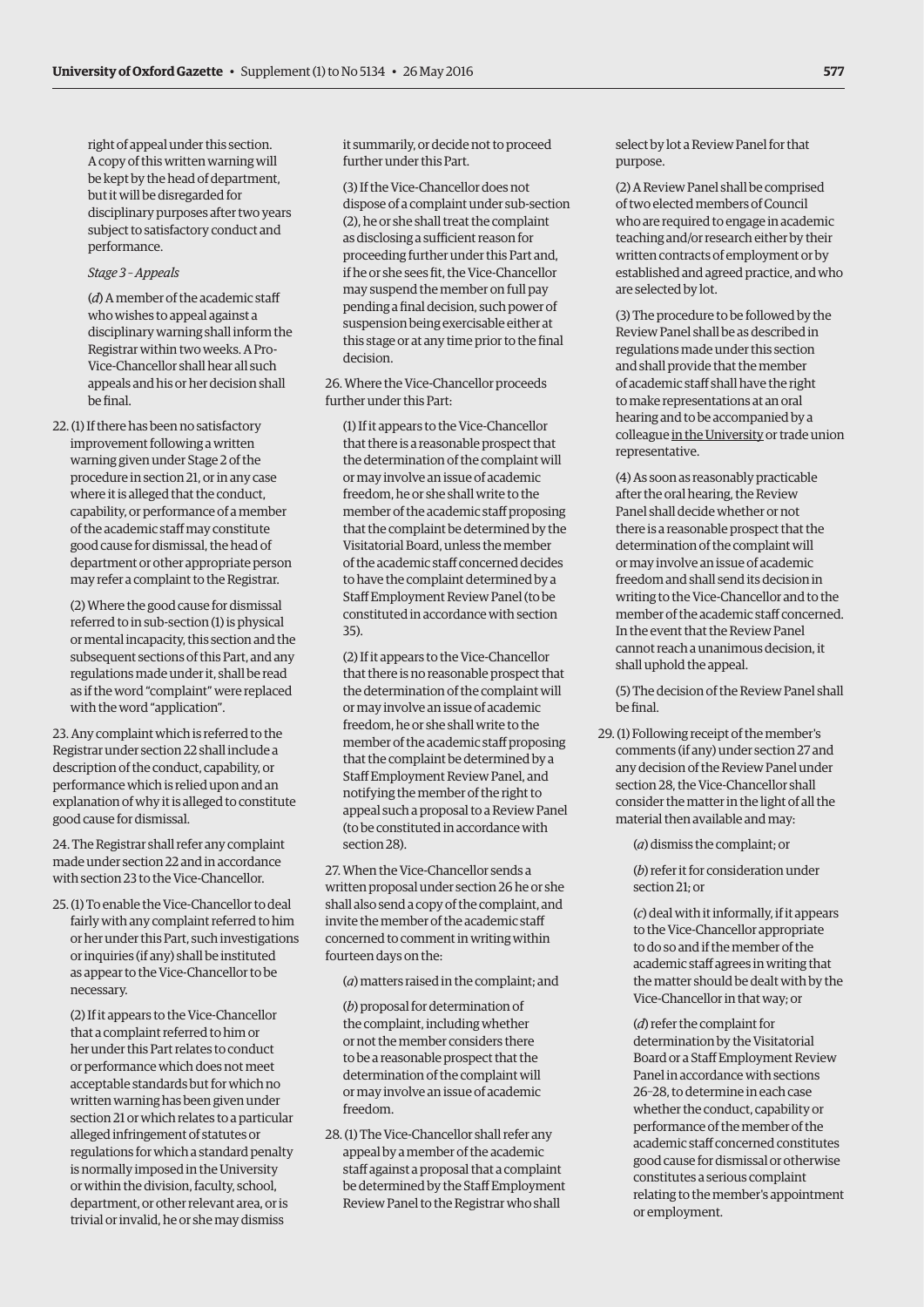(2) If no comment is received within twenty-eight days, the Vice-Chancellor may proceed under sub-section (1) as if the member concerned had denied the substance and validity of the complaint in its entirety.

#### *Visitatorial Board*

30. The Visitatorial Board shall determine any complaint referred to it by the Vice-Chancellor under section 29 (1) (*d*) where:

(*a*) the Vice-Chancellor had proposed under section 26 (1) that the Visitatorial Board should hear the complaint, and the member of the academic staff concerned did not decide that the complaint be determined by a Staff Employment Review Panel; or

(*b*) a Review Panel acting under section 28 (4) has upheld an appeal against referral to a Staff Employment Review Panel.

31. Where a complaint has been referred to the Visitatorial Board for determination, under this Part, the Registrar or other suitable person appointed by the Vice-Chancellor shall:

(*a*) set out in writing the case for dismissal which shall: (i) specify any allegation(s) or circumstance(s) relied upon in relation to the conduct, capability, or performance of the member of the academic staff concerned; (ii) explain the basis on which they are said to constitute good cause for dismissal or otherwise constitutes a serious complaint relating to the member's appointment or employment; and (iii) include any documents relied on in support of the case for dismissal;

(*b*) send a copy of the case for dismissal to the board and to the member of the academic staff concerned; and

(*c*) make any necessary administrative arrangements for the attendance of witnesses, the production of documents, and generally for the proper presentation before the board of the case for dismissal.

32. The Visitatorial Board shall be constituted in accordance with Part C of this statute; provided that no member of the board who has been involved in or associated with the making of the complaint or any part of it, or who has been involved in any preliminary hearing or investigation, shall take part in the hearing of the complaint.

33. The procedure to be followed in respect of the preparation, hearing, and determination of a case for dismissal by the Visitatorial Board under this Part shall be as described in regulations made under this section in such a way as to ensure:

(*a*) that the member of the academic staff concerned is entitled to be represented by another person, whether such person is legally qualified or not, in connection with and at any hearing by the board;

(*b*) that a case for dismissal shall not be determined without an oral hearing at which the member of the academic staff concerned and any person appointed to represent that person are entitled to be present;

(*c*) that witnesses may be called, both on behalf of the member of the academic staff concerned and by the person presenting the case for dismissal, and may be questioned concerning any relevant evidence;

(*d*) that during preparation for the hearing and the hearing itself, the member of the academic staff has the right in strict confidence to discuss the situation with and obtain advice and moral support from colleagues in the University and outside it, personal friends and family;

(*de*) where the case for dismissal relies on physical or mental incapacity or lack of capability assessed by reference to health or any other physical or mental quality, or in any other case deemed appropriate by the board, that the board may be provided with expert medical advice and that the member concerned may be required to undergo medical examination at the University's expense; and

(*ef*) that full and sufficient provision is made:

(i) for postponements, adjournments, dismissal of the case if it is not pursued, and remission of the case for dismissal to the Vice-Chancellor for further consideration and for the correction of accidental errors; and

(ii) for the case for dismissal to be heard and determined by the board as soon as is reasonably practicable.

34. (1) The Visitatorial Board shall send its decision on any case for dismissal referred to it (together with a statement of its findings of fact and the reasons for its decision, and its recommendations, if any, as to the appropriate sanction) to the Vice-Chancellor, the member of the academic staff concerned, and the person presenting the case for dismissal.

(2) When sending its decision in accordance with sub-section (1), the Board shall provide written notification to the member of staff concerned of the applicable time limit for an appeal and of the right to appeal:

(*a*) where the Board recommends dismissal, to the Appeal Court under Part H; or

(*b*) where the Board recommends a lesser sanction than dismissal, to a Pro-Vice-Chancellor.

#### *Staff Employment Review Panel*

35. Where a complaint is referred to a Staff Employment Review Panel by the Vice-Chancellor under section 29 (1) (*d*), the Registrar shall select by lot three five members of Congregation in accordance with regulations governing the membership of panels convened under Parts B, D and H of this statute, to comprise a Staff Employment Review Panel for that purpose under a procedure to be described in regulations made under this section.

36. The preparation, hearing, and determination of a case for dismissal by a Staff Employment Review Panel and an appeal to a University Appeal Panel against a decision of a Staff Employment Review Panel shall be described in regulations made under this section in such a way as to ensure:

(*a*) that the member of the academic staff concerned is entitled to be accompanied or represented by a colleague in the University or trade union representative or by a legally qualified person provided that, given the nature of the case, the Registrar so agrees;

(*b*) that a case for dismissal and an appeal shall not be determined without an oral hearing at which the member of the academic staff concerned and any person whom the member reasonably requests the person appointed under section 36 (*a*) to accompany or represent him or her are entitled to be present;

(*c*) that at a hearing before the Staff Employment Review Panel witnesses may be called, both on behalf of the member of the academic staff concerned and by the person presenting the case for dismissal, and may be questioned concerning any relevant evidence;

(*d*) that during preparation for the hearing and the hearing itself, the member of the academic staff has the right in strict confidence to discuss the situation with and obtain advice and moral support from colleagues in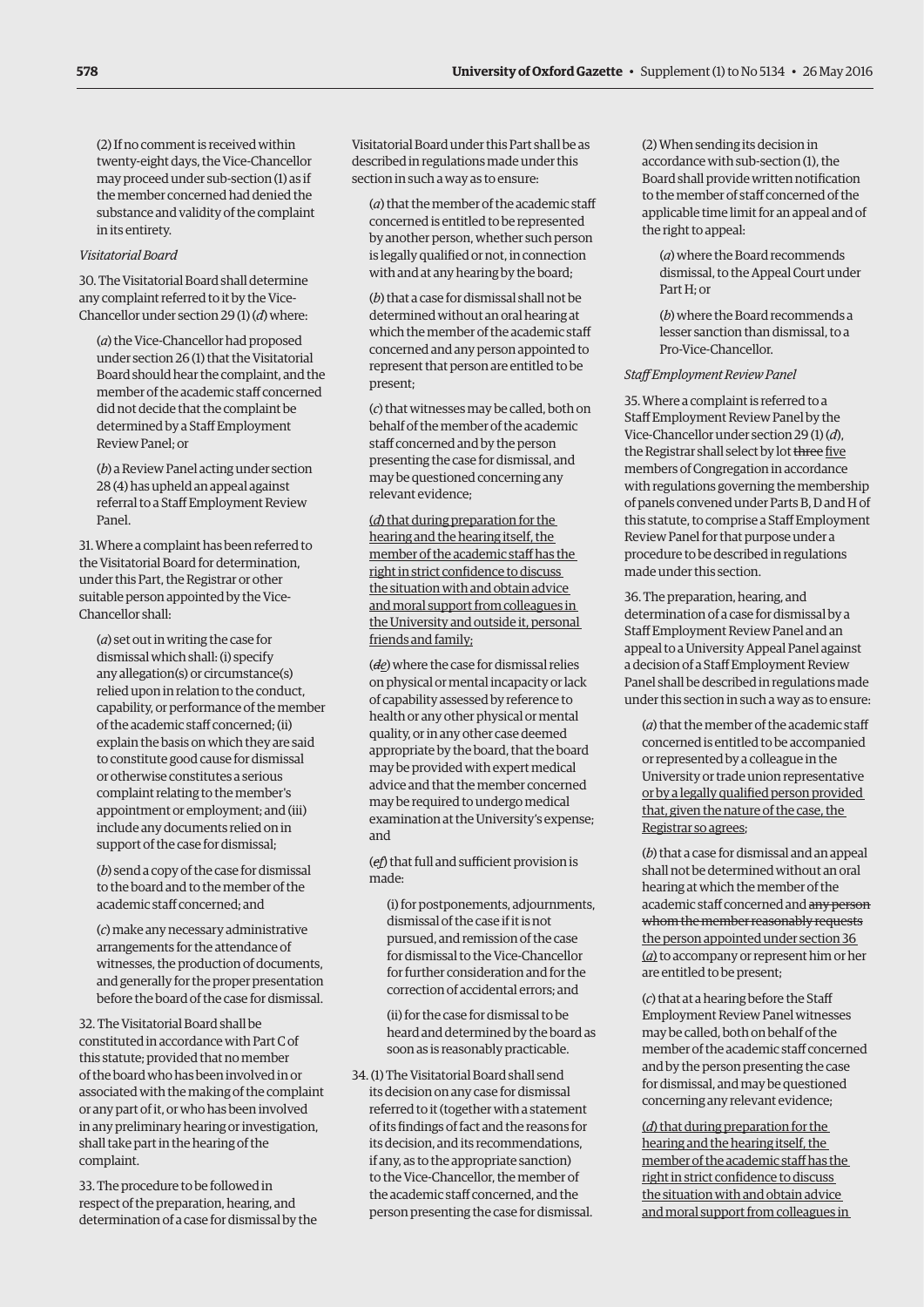#### the University and outside it, personal friends and family;

(*de*) where the case for dismissal relies on physical or mental incapacity or lack of capability assessed by reference to health or any other physical or mental quality, or in any other case deemed appropriate by a Staff Employment Review Panel or University Appeal Panel, that the panel may be provided with expert medical advice and that the member concerned may be required to undergo medical examination at the University's expense; and

(*ef*) that full and sufficient provision is made:

(i) for postponements, adjournments, dismissal of the case if it is not pursued, and remission of the case for dismissal from a Staff Employment Review Panel to the Vice-Chancellor for further consideration and for the correction of accidental errors; and

(ii) for the case for dismissal and an appeal to be heard and determined by a panel as soon as is reasonably practicable.

37. A Staff Employment Review Panel shall send its decision on any case for dismissal referred to it (together with a statement of its findings of fact and the reasons for its decision, and its recommendations, if any, as to the appropriate sanction) to the Vice-Chancellor, the member of the academic staff concerned, and the person presenting the case for dismissal.

38. The Staff Employment Review Panel shall provide written notification to the member of staff concerned of the applicable time limit for an appeal and of the right to appeal:

(*a*) where the Staff Employment Review Panel recommends dismissal, to a University Appeal Panel under Part H; and

(*b*) where the Staff Employment Review Panel recommends a lesser sanction than dismissal, to a Pro-Vice-Chancellor.

#### *Actions following hearings*

39. (1) (*a*) Where any case for dismissal is upheld and the Visitatorial Board or Staff Employment Review Panel finds good cause and recommends dismissal, but in no other case, the appropriate officer shall decide whether or not to dismiss the person concerned.

(*b*) If the appropriate officer decides to accept the recommendation, he or she may dismiss that person forthwith or with such notice as may be provided for under the contract of employment.

(2) In any case where a complaint referred under section 29 (1) (*d*) is upheld, other than a case where the appropriate officer has decided under sub-section (1) to dismiss the person concerned, the action available to the appropriate officer (not comprising a greater sanction than that recommended by the Board or Panel) may be:

(*a*) to discuss the issues raised with the person concerned; or

(*b*) to advise the person concerned about his or her future conduct; or

(*c*) to warn the person concerned; or

(*d*) to suspend the person concerned with or without pay for such period as the appropriate officer shall think fair and reasonable but not exceeding three months after the Board's or Panel's decision; or

(*e*) to take such further or other action under the contract of employment or terms of appointment of the person concerned as appears fair and reasonable in all the circumstances of the case; or

(*f*) any combination of any of the above.

40. (1) The Vice-Chancellor shall be the appropriate officer to exercise the powers conferred by section 39, but he or she may appoint a delegate to exercise those powers, and any reference to the appropriate officer includes a reference to any such delegate.

(2) Any action taken by the appropriate officer shall be confirmed in writing.

#### **Part E:**

This Part previously contained provisions for the consideration of applications concerning medical incapacity, which are now subsumed into Part D (sections 22 (2), 33 (*d*), and 36 (*d*) refer).

#### **Part F: Grievance Procedures**

41. The aim of this Part is to settle or redress individual grievances promptly, fairly, and so far as possible, informally and within the division, faculty, school, department, or other relevant area by methods acceptable to all parties.

42. The grievances to which this Part applies are ones by members of the academic staff concerning their appointments or employment where those grievances relate:

(1) to matters affecting themselves as individuals; or

(2) to matters affecting their personal dealings or relationships with other staff of the University, not being matters for which express provision is made elsewhere in this statute.

43. (1) A member of the academic staff should raise any concerns relating to the matters described in section 42 with his or her manager for informal resolution in the first instance. If the member's concern involves his or her manager directly, he or she may raise the matter with the head of department (as defined in section 21 (3)) for informal resolution.

(2) If other remedies within the division, faculty, school, department, or other relevant area have been exhausted, the member of the academic staff may raise the matter with the head of department.

(3) If the member of the academic staff is dissatisfied with the result of an approach under sub-section (1) or if the grievance directly concerns the head of department, the member may raise the matter with the head of the division.

(4) Where a grievance has been raised with a head of department or division under sub-section (3), he or she shall consider the possibility of resolving the grievance informally and make such arrangements as he or she considers appropriate for that purpose.

(5) Where a grievance has not been resolved under sub-section (4), the head of department or division shall consider the grievance and decide whether it is well-found.

(6) The procedure for the consideration and determination of a grievance under sub-section (5) shall be as described in regulations made under this section in such a way as to ensure:

(*a*) that the grievance shall not be determined without a meeting which the aggrieved person shall be entitled to attend and to be accompanied by a colleague in the University or a trade union representative; and

(*b*) that the grievance shall be determined as soon as is reasonably practicable.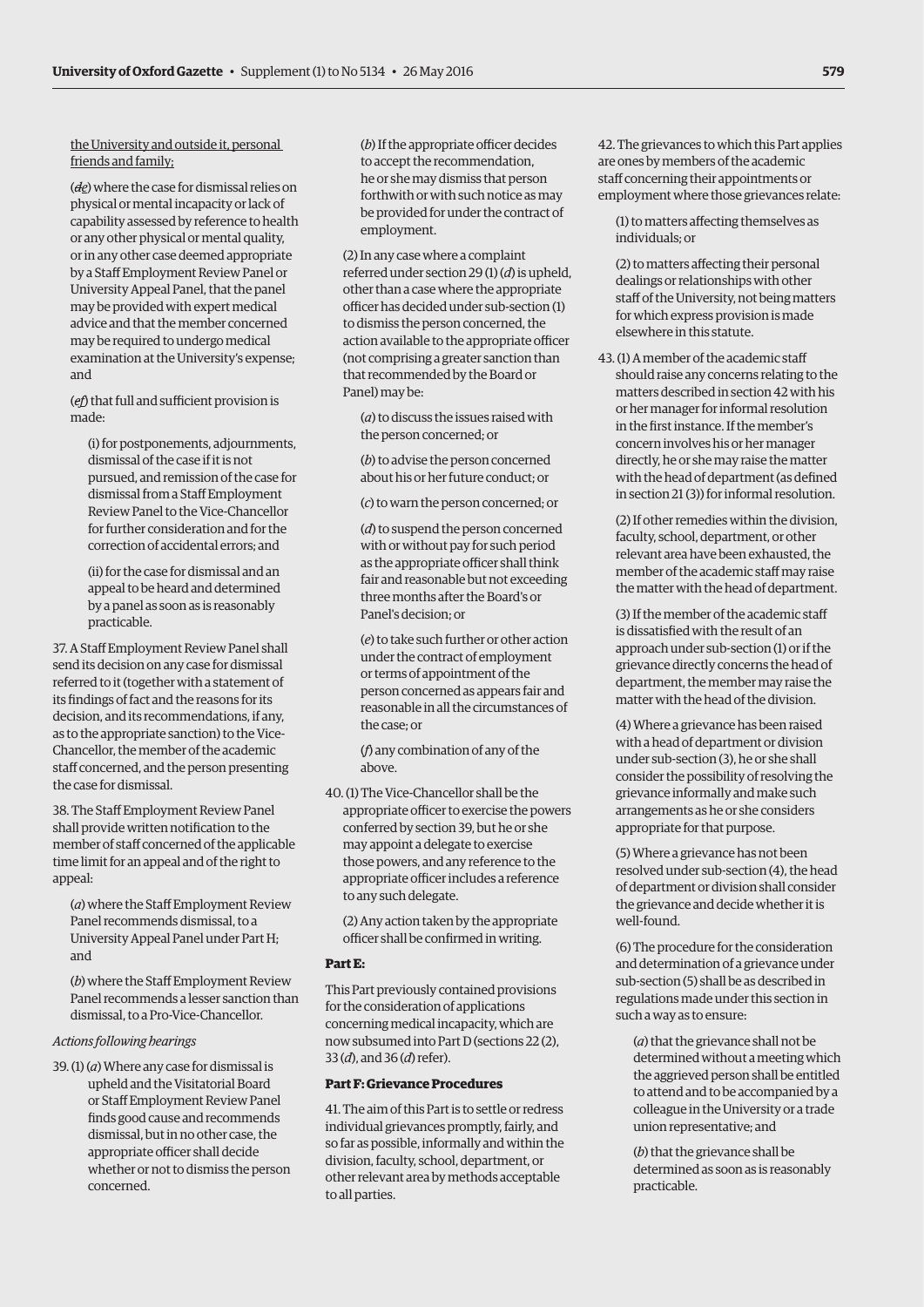(7) The head of department or division shall send his or her decision on whether the grievance is or is not well-found, and if it is well-found any proposals for the redress of the grievance, to the aggrieved person, and notify him or her of the right to appeal the decision under section 44.

44. (1) If the member of the academic staff is dissatisfied with the decision in respect of the grievance, he or she may apply in writing to the Vice-Chancellor for an appeal.

(2) An appeal under sub-section (1) shall be sent within fourteen days of the date on which the decision under section 43 (7) was sent to the member of the academic staff.

(*a*) If it appears to the Vice-Chancellor that the matter has been finally determined under Part D or H, or that the grievance is trivial or invalid, he or she may dismiss it summarily or take no action upon it.

(*b*) If it so appears to the Vice-Chancellor, he or she shall inform the member accordingly.

(3) If the Vice-Chancellor is satisfied that the subject matter of the grievance could properly be considered with (or form the whole or any part of):

(*a*) a complaint under Part D,

or

(*b*) an appeal under Part H,

he or she shall defer action upon it under this Part until the relevant complaint, determination, or appeal has been heard or the time for instituting it has passed, and he or she shall notify the member accordingly.

(4) If the Vice-Chancellor does not reject the grievance appeal under sub-section (2), and if he or she does not defer action upon it under sub-section (3), the Vice-Chancellor shall consider the possibility of resolving the grievance appeal informally and shall make such arrangements as he or she considers appropriate for that purpose.

45. If the grievance has not been disposed of informally under section 44 (4), the Vice-Chancellor shall refer the matter to the Grievance Committee for consideration.

46. There shall be a Grievance Committee appointed by Council, which shall comprise:

(1) a chair; and

(2) two members of Congregation, at least one of whom shall be a member of staff

who is required to engage in academic teaching and/or research either by his or her written contract of employment or by established and agreed practice.

47. The procedure in connection with the consideration and determination of grievances shall be determined in regulations in such a way as to ensure that the aggrieved person, and any person against whom the grievance lies, shall have the right to be heard at a hearing and to be accompanied by a colleague in the University or a trade union representative.

48. The committee shall inform Council whether the grievance is or is not wellfound, and if it is well-found the committee shall make such proposals to Council for the redress of the grievance as it sees fit, and Council shall take such action as it deems fit.

#### **Part G: Removal of the Vice-Chancellor from Office**

49. The Chancellor may be requested to remove the Vice-Chancellor from office for good cause in accordance with the procedure described in this Part:

(1) A complaint seeking the removal from office of the Vice-Chancellor for good cause may be made by not less than eight members of Council to the Chancellor.

(2) If it appears to the Chancellor, on the available material, that the complaint raises a prima facie case and that this could, if proved, constitute good cause for removal from office, he or she shall require Council to appoint a tribunal to hear and determine the matter.

(3) If it appears to the Chancellor that a complaint made under sub-section (1) does not raise a prima facie case or is trivial or invalid, he or she may recommend to Council that no further action be taken upon it.

(4) When Council has appointed a tribunal under sub-section (2), the Chancellor shall instruct the Registrar to appoint a solicitor or other suitable person to formulate a case for dismissal and to present, or arrange for the presentation of, that case before the tribunal; and it shall be the duty of the person formulating the case for dismissal:

(*a*) to forward the case for dismissal to the tribunal and to the Vice-Chancellor, together with the other documents specified in that case; and

(*b*) to make any necessary administrative arrangements for the summoning of witnesses, the production of documents, and generally for the proper presentation before the tribunal of the case against the Vice-Chancellor.

(5) A tribunal appointed by Council shall comprise:

(*a*) a person not employed by the University holding, or having held, judicial office or being a barrister or solicitor of at least ten years' standing, who shall act as chair; and

(*b*) two members of Congregation who shall be selected by Council, and at least one of whom shall be a member of the academic staff.

(6) The tribunal shall have access to legal advice as required.

(7) Where the good cause for dismissal referred to in this section is physical or mental incapacity, this Part shall be read as if the word "complaint" were replaced with the word "application". In such a case, the tribunal may be provided with expert medical advice and the Vice-Chancellor may be required to undergo medical examination at the University's expense.

(8) A case for dismissal referred to the tribunal shall be dealt with in accordance with the procedure prescribed in section 33, provided:

(*a*) that the Chancellor shall perform any duty, and exercise any power, there assigned to the Vice-Chancellor; and

(*b*) that the only recommendation that the tribunal may make is whether or not the Vice-Chancellor should be removed from office.

(9) The tribunal shall send its reasoned decision on any case for dismissal referred to it, together with a statement of its findings of fact regarding that case and its recommendation on the question of removal from office, to the Chancellor and to the Vice-Chancellor, drawing attention to the period of time within which any appeal under Part H should be made.

(10) (*a*) Where a case for dismissal has been upheld by the tribunal and not dismissed on appeal, the Chancellor shall decide whether or not to remove the Vice-Chancellor from office.

(*b*) If the Chancellor decides to accept the recommendation for removal, he or she may remove the Vice-Chancellor from office forthwith.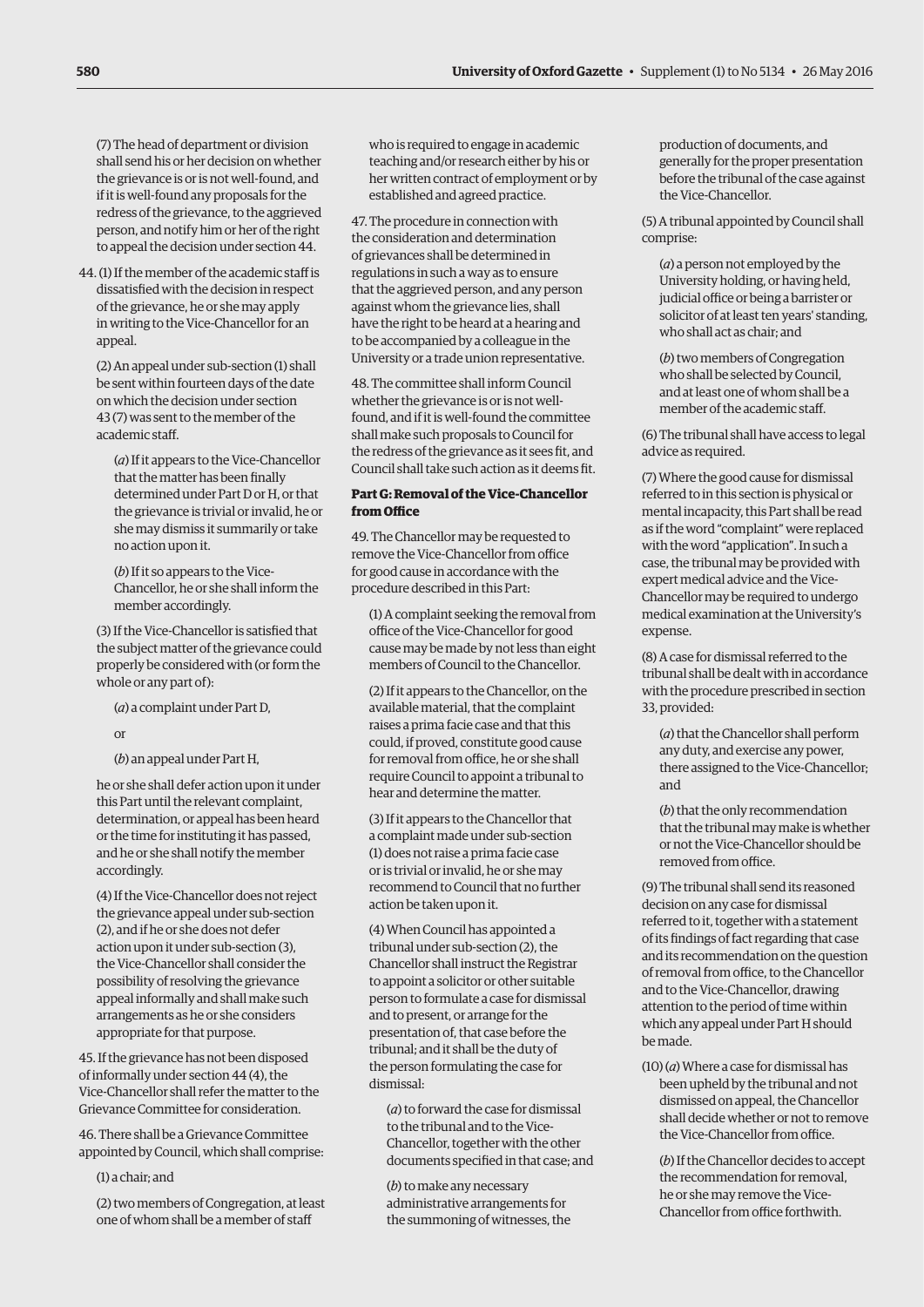50. Where a complaint is to be referred to a tribunal under section 49, the Chancellor may suspend the Vice-Chancellor from his or her duties and may exclude the Vice-Chancellor from the precincts of the University or any part of those precincts without loss of salary.

#### **Part H: Appeals**

51. This Part establishes procedures for hearing and determining appeals by members of the academic staff who are dismissed or under notice of dismissal or who are otherwise disciplined.

52. (1) This Part applies:

(*a*) to any appeal against a decision of a Redundancy Panel (or of a delegate of that body) to dismiss in the exercise of its powers under Part B;

(*b*) to any appeal arising in any proceedings, or out of any decision reached, under Part D other than appeals against disciplinary warnings under section 21 or section 38 (*b*);

(*c*) to any appeal against dismissal otherwise than in pursuance of Part B, D or G;

(*d*) to any appeal against a disciplinary decision otherwise than in pursuance of Part D; and

(*e*) to any appeal against a decision reached by a tribunal under Part G;

and "appeal" and "appellant" shall be construed accordingly.

(2) An appeal against any decision to which this Part applies shall be heard by a University Appeal Panel, constituted in accordance with regulations governing the membership of panels convened under Parts B, D and H of this statute, and conducted in accordance with procedures contained in regulations for the Staff Employment Review Panel and University Appeal Panel, save that:

(*a*) any appeal against a decision of the Visitatorial Board under section 34 to recommend dismissal shall be heard by the Appeal Court; and

(*b*) any appeal against a decision reached by a tribunal under Part G shall be heard by the Appeal Court.

(3) No appeal shall lie against any finding of fact of the Visitatorial Board under section 34 (1) or of the Staff Employment Review Panel under section 37 save where, with the consent of the person or persons hearing the appeal, new

evidence is called on behalf of the appellant at that hearing.

(4) No appeal shall lie against a decision of Congregation under section 12 (2) or 14 (4).

#### *The Appeal Court*

53.(1) The parties to an appeal to the Appeal Court under this Part shall be the appellant, the Registrar, or a solicitor or other suitable person appointed by the Vice-Chancellor, and any other person added as a party at the direction of the Appeal Court.

(2) A member of the academic staff shall institute an appeal to the Appeal Court under this Part by serving on the Registrar, within the time allowed under section 54, notice in writing setting out the grounds of the appeal.

54. (1) A notice of appeal to the Appeal Court under this Part shall be served within twenty-eight days of the date on which the document recording the decision appealed from was sent to the appellant or such longer period, if any, as the Appeal Court may determine under subsection (3).

(2) The Registrar shall bring any notice of appeal received under section 54 (1) (and the date when it was served) to the attention of Council and shall inform the appellant that he or she has done so.

(3) Where the notice of appeal was served on the Registrar outside the twentyeight-day period the Appeal Court shall not permit the appeal to proceed unless it considers that justice and fairness so require in the circumstances of the case.

55. (1) Where an appeal to the Appeal Court is instituted under this Part, it shall be heard and determined by the Appeal Court constituted under Statute XI.

(2) The provisions of section 19 of Statute XI (appointment and functions of assessors) shall apply to appeals made to the Appeal Court under this Part.

56. (1) The procedure to be followed in respect of the preparation, consolidation, hearing, and determination of appeals to the Appeal Court under this Part shall be that set out in regulations made under this section and shall ensure:

> (*a*) that an appellant is entitled to be represented by another person, whether such person is legally qualified or not, in connection with and at any hearing of the appeal;

(*b*) that an appeal shall not be determined without an oral hearing at which the appellant and any person appointed to represent the appellant are entitled to be present and, with the consent of the person or persons hearing the appeal, to call witnesses;

(*c*) that full and sufficient provision is made for postponements, adjournments, dismissal of the appeal if it is not pursued, and the correction of accidental errors; and

(*d*) that any appeal shall be heard and determined as soon as is reasonably practicable.

(2) The Appeal Court may allow or dismiss an appeal in whole or in part and, in particular, may:

(*a*) remit an appeal arising under Part D for rehearing or reconsideration by the Visitatorial Board as the Appeal Court may direct; or

(*b*) remit an appeal by the Vice-Chancellor arising under Part G for rehearing or reconsideration by the same or by a differently constituted tribunal to be appointed under that Part; or

(*c*) substitute any lesser alternative sanction that would under Part D have been open to the appropriate officer following a finding by the Visitatorial Board on the original case for dismissal.

57. The Appeal Court shall send a reasoned decision, including any decision reached in exercise of its powers under section 56 (2) (*a*), *(b*), or (*c*), on any appeal together with a statement of any findings of fact different from those of the Visitatorial Board under Part D, or of the tribunal appointed under Part G, as the case may be, to the Vice-Chancellor (or, where the Vice-Chancellor is a party to the appeal, to the Chancellor) and to the parties to the appeal.'

**2** In Statute XI, concerning University Discipline, delete existing section 18 (1) and substitute as follows (new text underlined, deleted text struck through):

'18. (1) The function of the Appeal Court shall be to hear and determine, in accordance with procedure set out in regulations made under section 20 of this statute:

> (*a*) appeals fromagainst a decision of the Visitatorial Board under section 34 of Statute XII to recommend dismissal;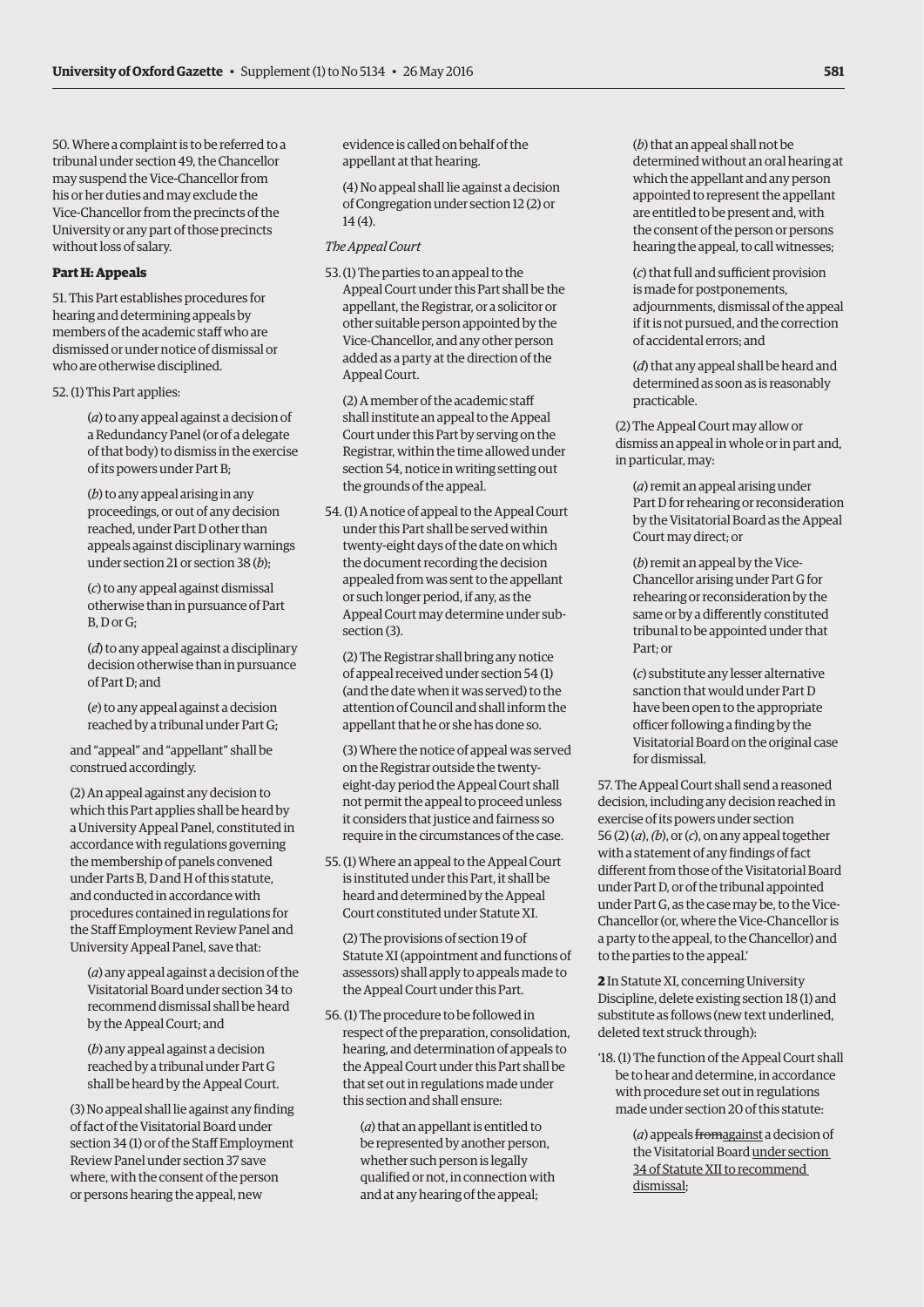(*b*) all other appeals made under Part H of Statute XIIany appeal against a decision reached by a tribunal under Part G;

(*c*) appeals from the Vice-Chancellor against a decision on a dispute over the interpretation or application of a statute or regulation made under section 5 of Statute XVII;

(*d*) other appeals which are designated to be made to the Appeal Court in regulations made by Council.'

**3** In Statute XIV, concerning the employment of academic and support staff by the University, delete existing section 15 and substitute as follows (new text underlined, deleted text struck through):

'Every employee of the University within section 3 (1) (*a*) or (*b*) of Statute XIIwho is subject to the jurisdiction of the Visitatorial Board under the provisions of Statute XII, other than the holder of a professorship to which a canonry is annexed who is exempt from membership of the appropriate pension scheme referred to in section 12 of this statute, shall retire not later than the date applicable to that employee as laid down by Council by regulation.'

**4** Ibid, delete existing section 16 (1) and substitute as follows (new text underlined, deleted text struck through):

'16. (1) Any employee of the University who is not within section 3 (1) (*a*) or (*b*) of Statute XIIsubject to the jurisdiction of the Visitatorial Board under the provisions of Statute XII shall, in the event of dismissal in a case in which the dismissal arises from disciplinary action, have a right of appeal to a panel consisting of two members of the Personnel Committee of Council appointed by the chairman of that committee (or his or her deputy) and one member of Council, not being a member of the Personnel Committee, appointed by the Vice-Chancellor.'